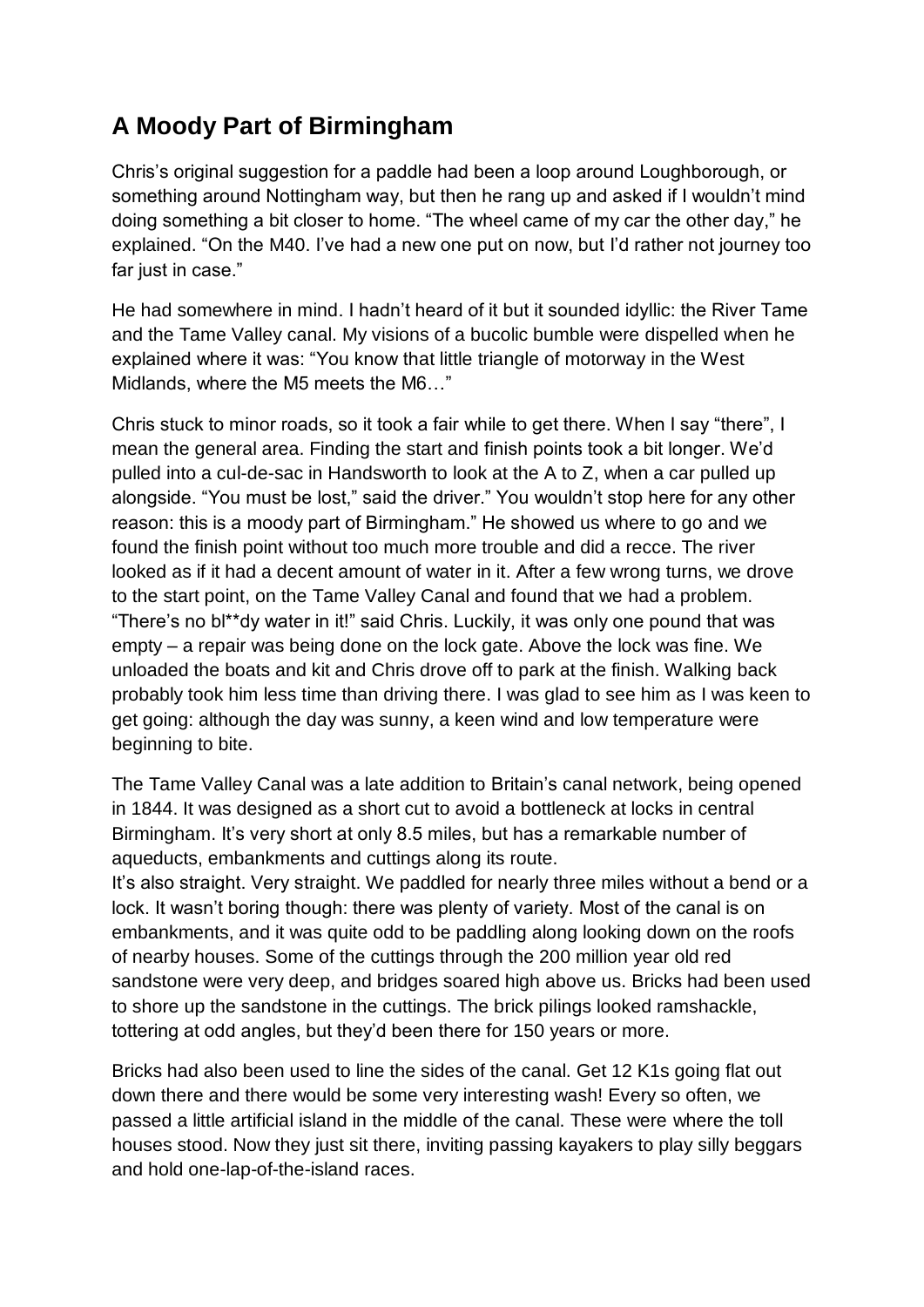After a while the M6 joined us, running parallel to the canal, and the M5 moved away at an angle on the other side. We were now deep inside the motorway triangle. There was a much earlier junction below the rushing cars. At Rushall Junction, the Rushall Canal heads off to the north whilst the Tame Valley Canal continues onward to the west. That this must have been a busy junction in the past is obvious from the state of the iron pillars which protect the corners of the footbridge. These have been deeply scored by countless tow ropes rubbing against them as the horses hauling the boats turned the corner. I've seen rope scores before, but never anything remotely approaching this. Quite astounding. And overhead, the cars and lorries pass by, oblivious.

Fairly soon, on yet another aqueduct, we got out of the boats and portaged down the long flight of steps to the River Tame below. Well, I did. Chris decided to take his boat down the steep grassy slope instead, with predictable results. Sadly, he had control of the camera. The boat just about beat him to the bottom, but it was close.

The Tame was a delight. The name Tame means dark, and the river had a reputation in the past for being heavily polluted, but now, if it wasn't for the motorways and graffiti, you could almost imagine that you were in tellytubby land – the river flowed, wide and shallow, through manicured grass banks, reflecting the blue of the sky.

A quick seal launch under a bridge and we were away. We'd been worried that the water level would be too low, but it was just about OK - enough flow to create lots of little rills and rapids, with only a few scrapes on the ground here and there. No real problems apart from a low railway bridge which had to be negotiated carefully.

The river twisted and meandered through pleasant countryside, and it was only the occasional glimpse of a tower block or a motorway flyover that reminded us of where we were. The river ran alongside Sandwell Country Park for a while, and the bird life was plentiful – kingfishers, tufted ducks, coots, a buzzard, wagtails and, to Chris's delight, a bright yellow plastic duck.

All too soon the end was in sight. We passed by the wharf of the abandoned Hamstead Colliery and got out under the bridge by Hamstead railway station. As we strapped the boats onto the car, we were investigated by a one-eyed jack Russell, and engaged in conversation by an inquisitive teenager and a young mum with a toddler. A moody part of Birmingham? Not really.

Dom Murphy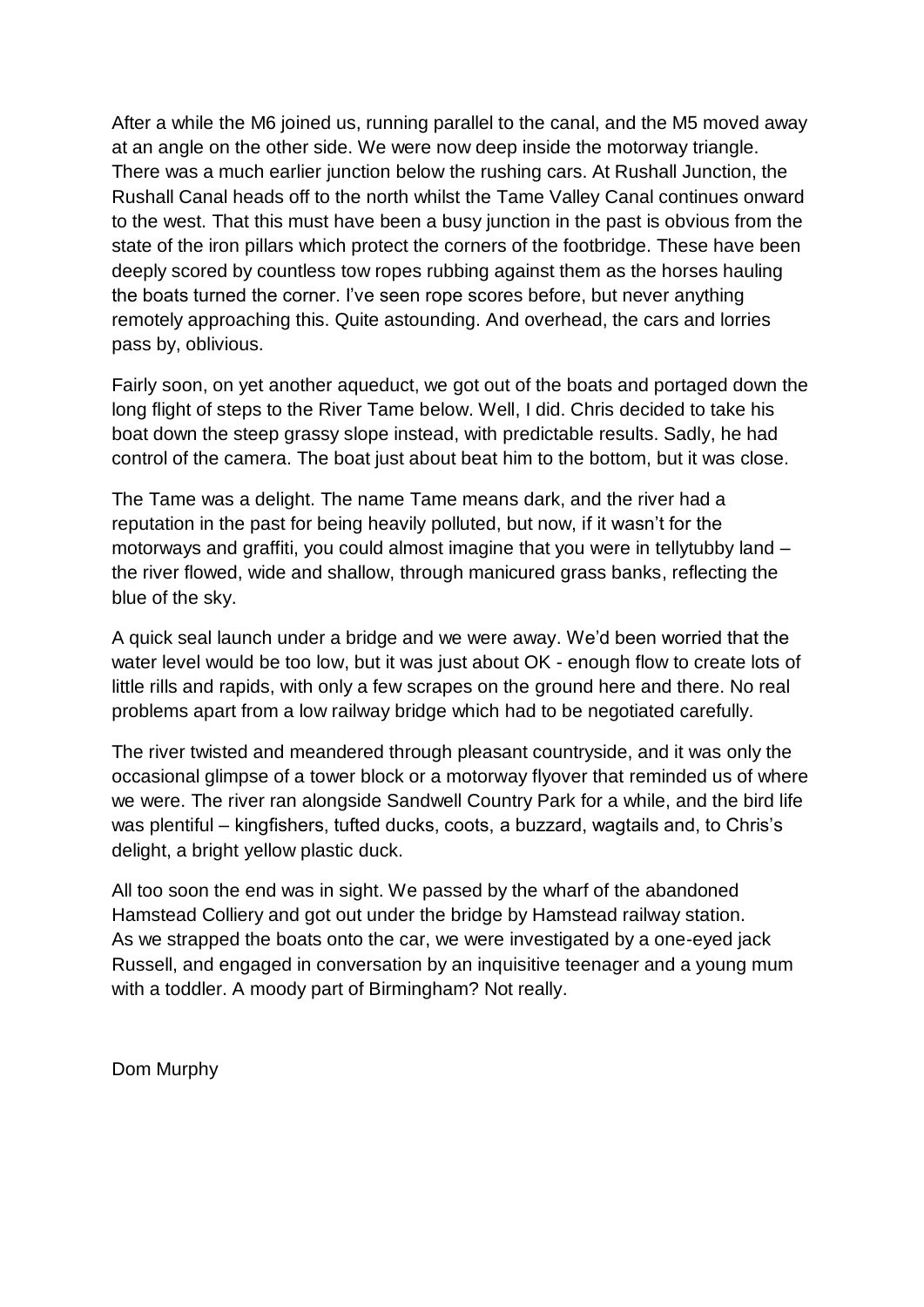

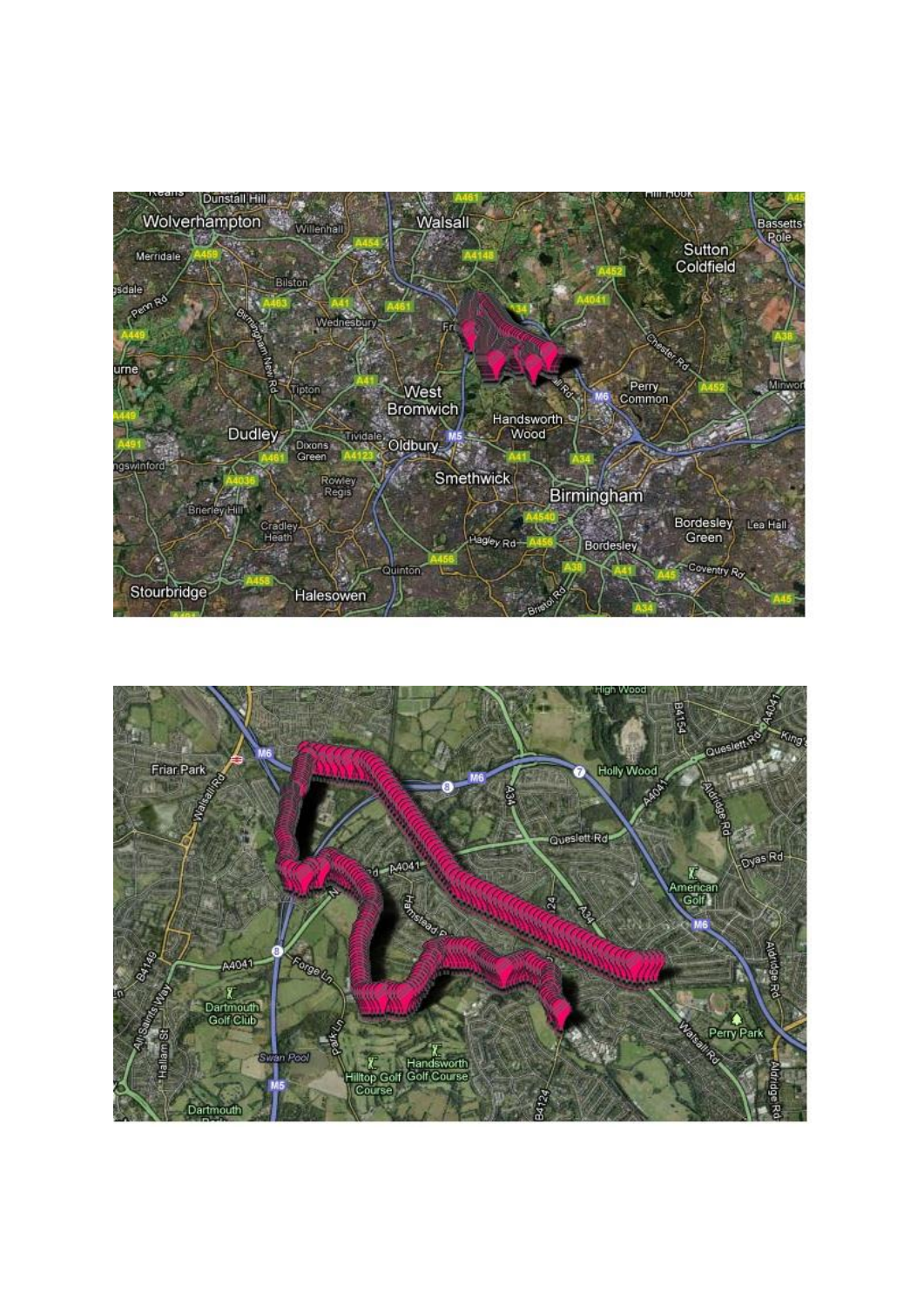

Hamstead Top Lock. The start of the journey.

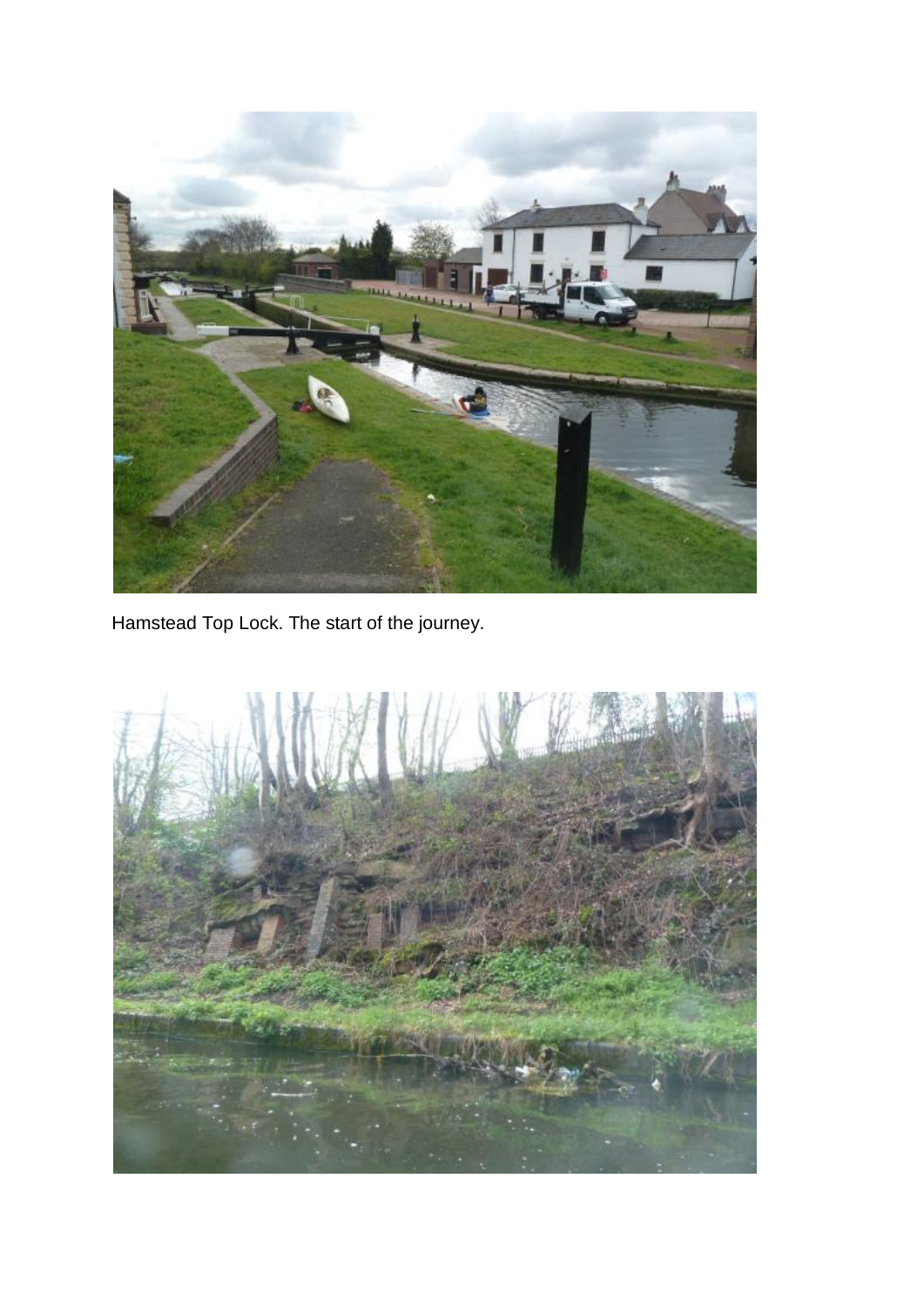Ramshackle brick pilings on the Tame Valley Canal.



The incredible rope scores on the iron pillars at Rushall Junction.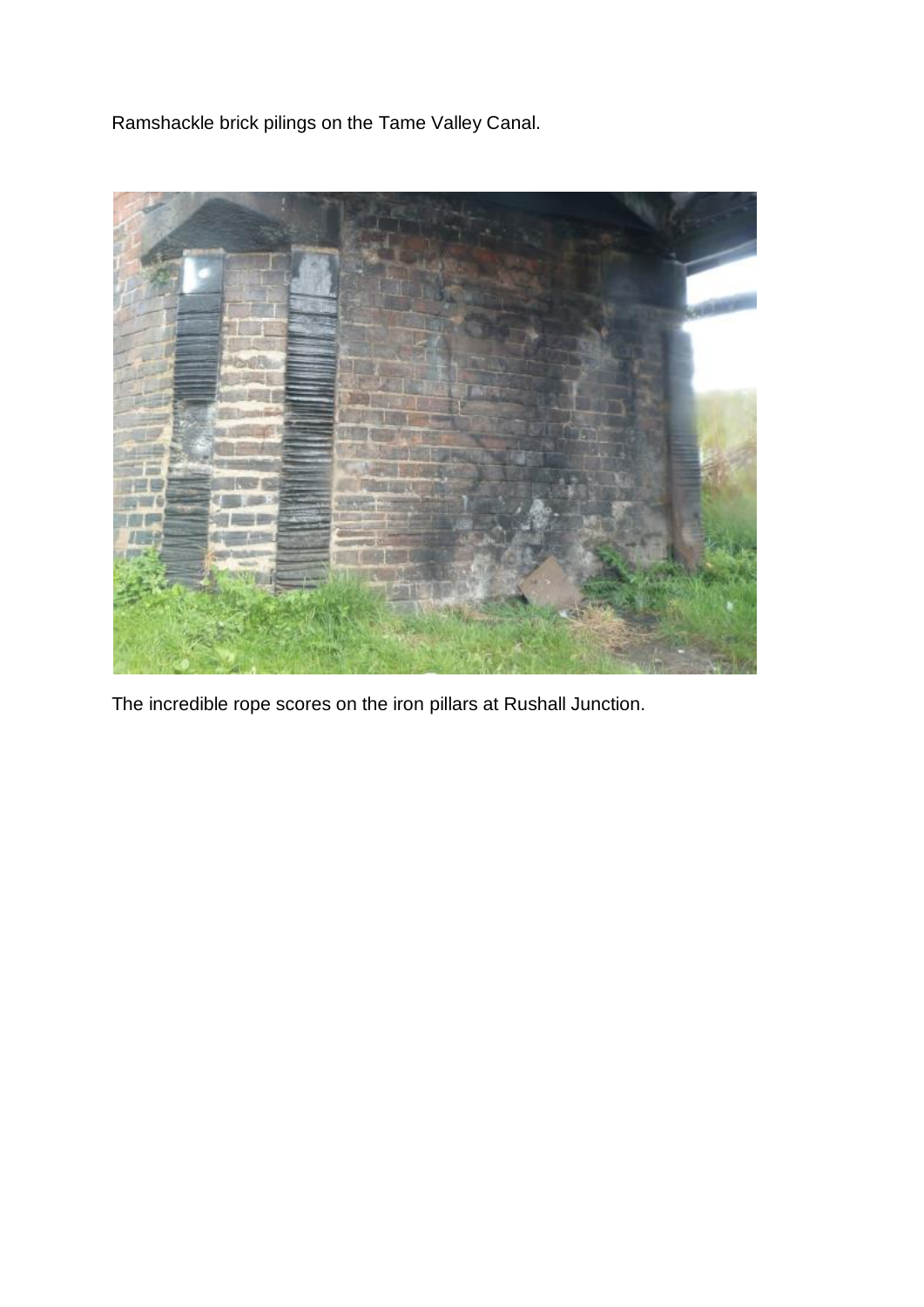

Portage down to the River Tame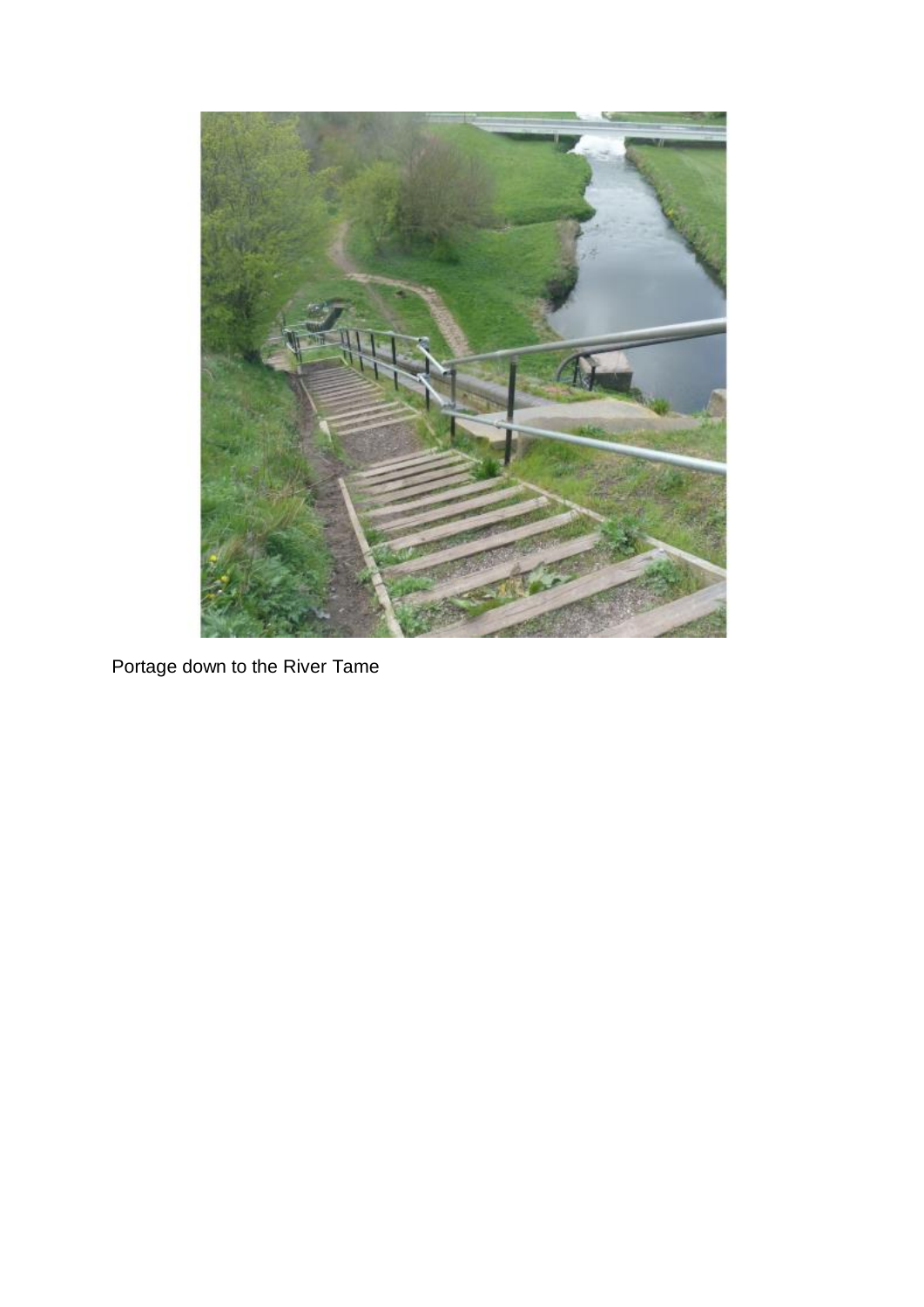

Seal launching onto the Tame.